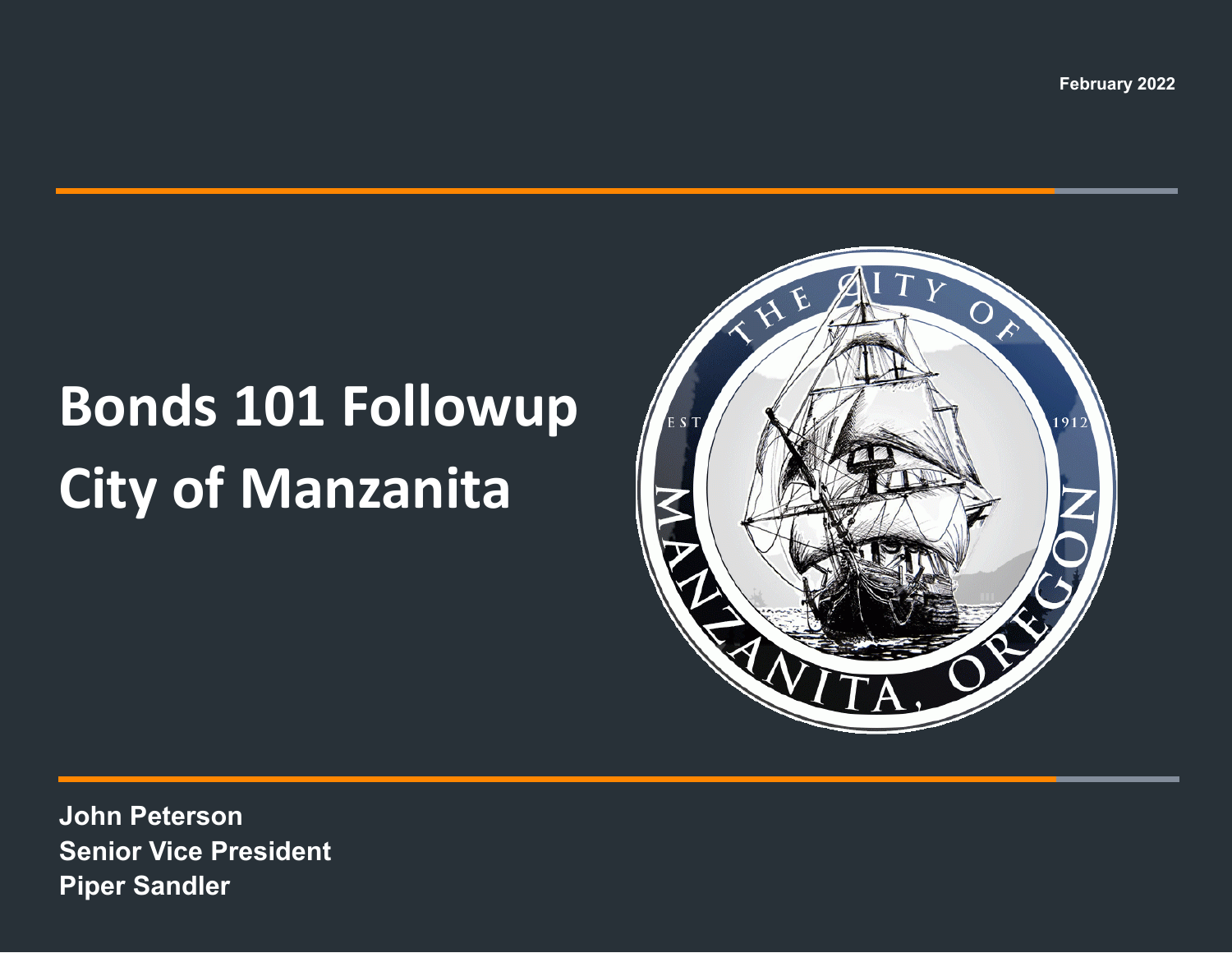**How much can you legally borrow?**

**State law sets debt limits:**

#### **City Debt Limits**

- **Cities may issue General Obligation bonds totaling no more than 3% of Real Market Value (RMV).**
- **Limit does not apply for general obligation bonds for water supply treatment or distribution; sanitary or storm sewage collection or treatment, hospitals or infirmaries, gas, power or lighting, or off-street motor vehicle parking facilities.**
- **Limit also does not generally apply to Full Faith and Credit obligations or Revenue Bonds; however some city charters may have a limit on such borrowings.**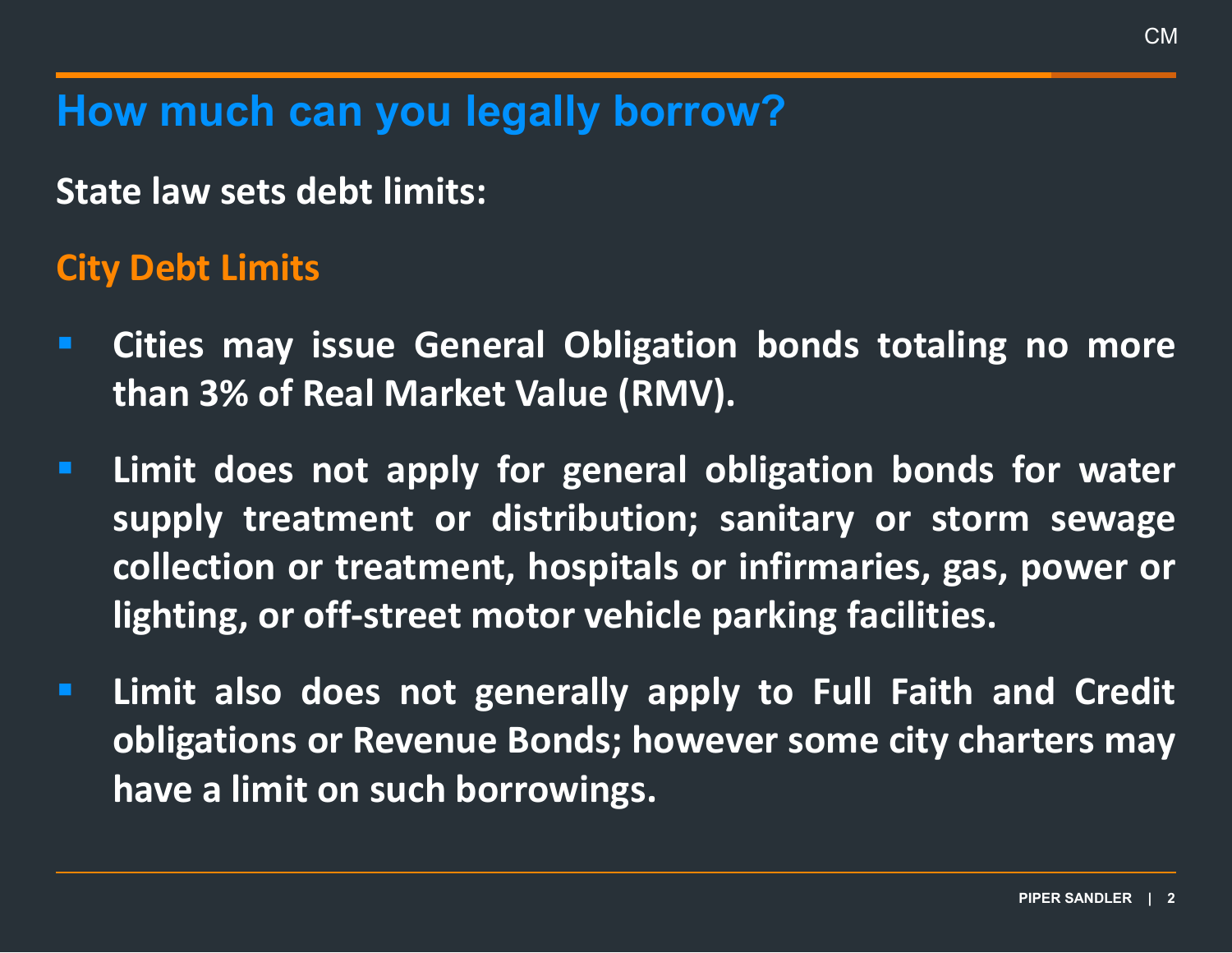#### **How much SHOULD you borrow?**

**Possible vs. Prudent:**

- **Possible - GO bond limit of 3% of RMV is about \$28 million and unlimited for certain essential projects**
- **Possible - City FFCO authority is theoretically unlimited**
- **Prudent – you have to be able to pay it back! Default is no laughing matter**
- **Prudent – any cuts or substitutions in order to make debt service should be less important than the project itself**
- **City's lowest General Fund surplus in last 5 years would be a prudent upper benchmark for annual FFCO debt service, plus retired obligations. \$554k can service about \$8mm over 20 yrs.**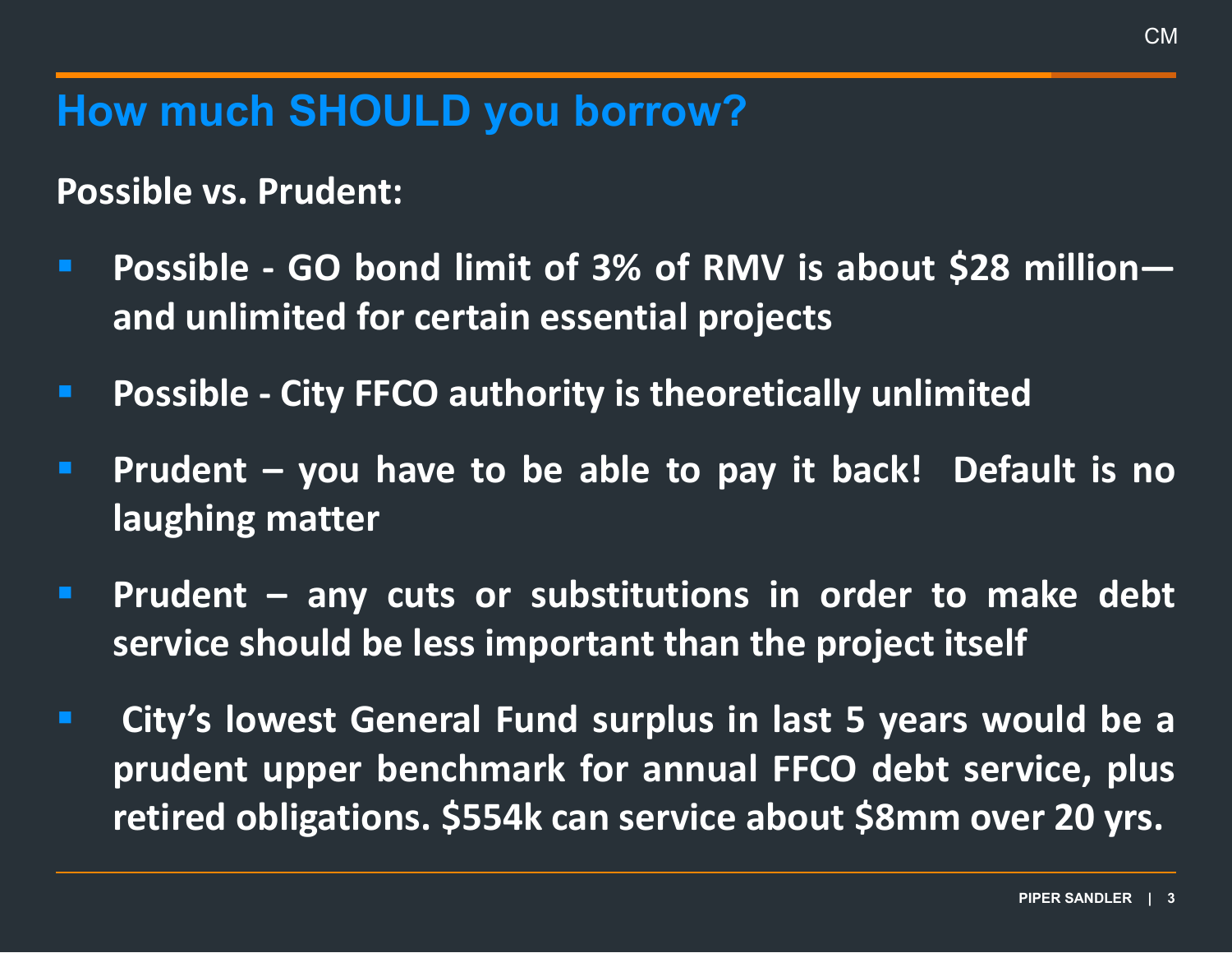#### **Federal Tax-Exemption**

**Interest paid not taxed as income; lower interest charged to governmental issuer**

**Limitations related to tax-exempt projects and proceeds. Key provisions:**

- **Use of Proceeds**
	- **Public purpose projects are OK (certain private activity allowed) Capital projects**
- **Reimbursement of past expenditures during a limited period with approval of a reimbursement resolution**
- **Timing of Spending Proceeds:**
	- **Issuer must have a reasonable expectation it will spend 85% of the proceeds in 3 years**
	- **Includes any premium on proceeds**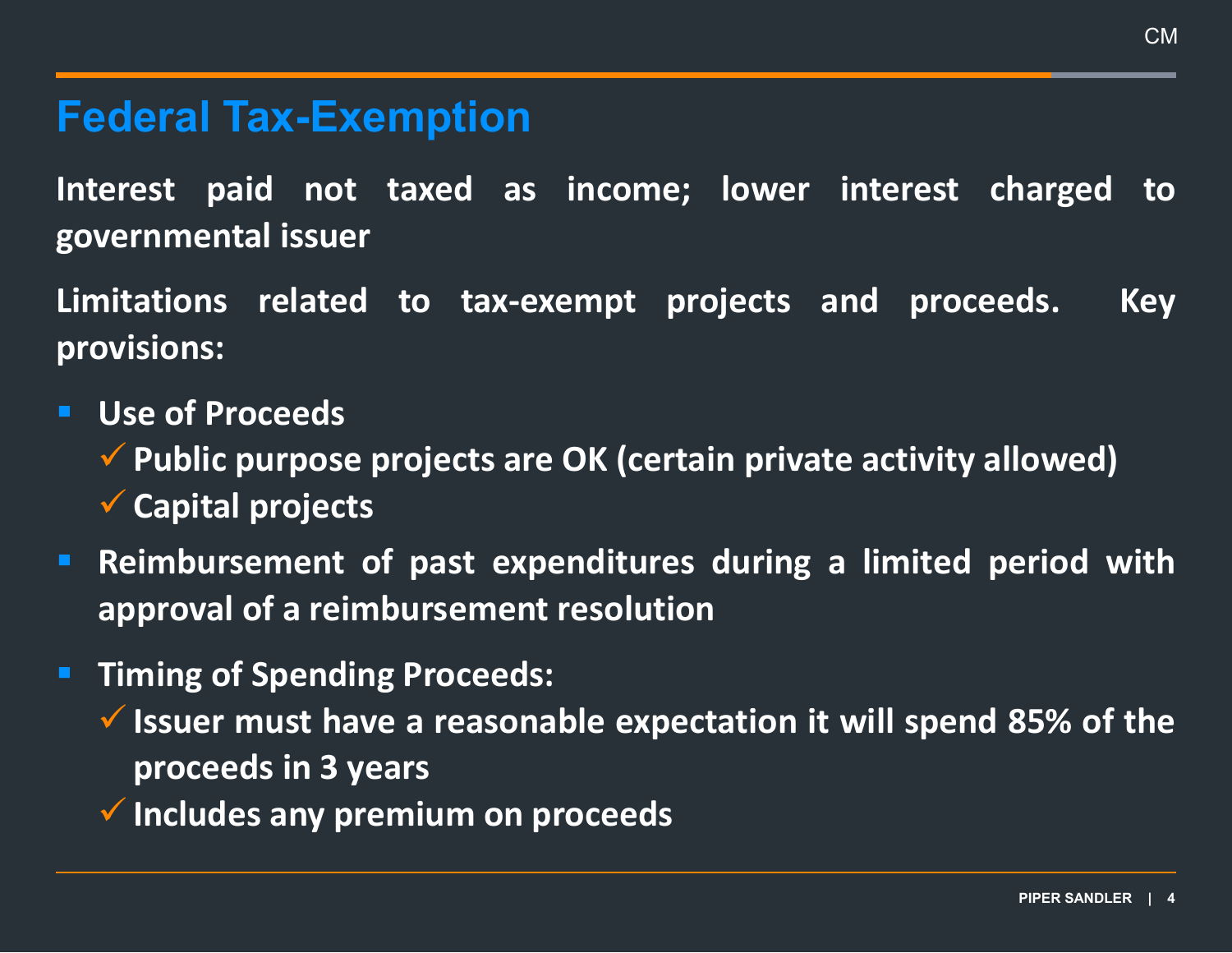### **Questions?**

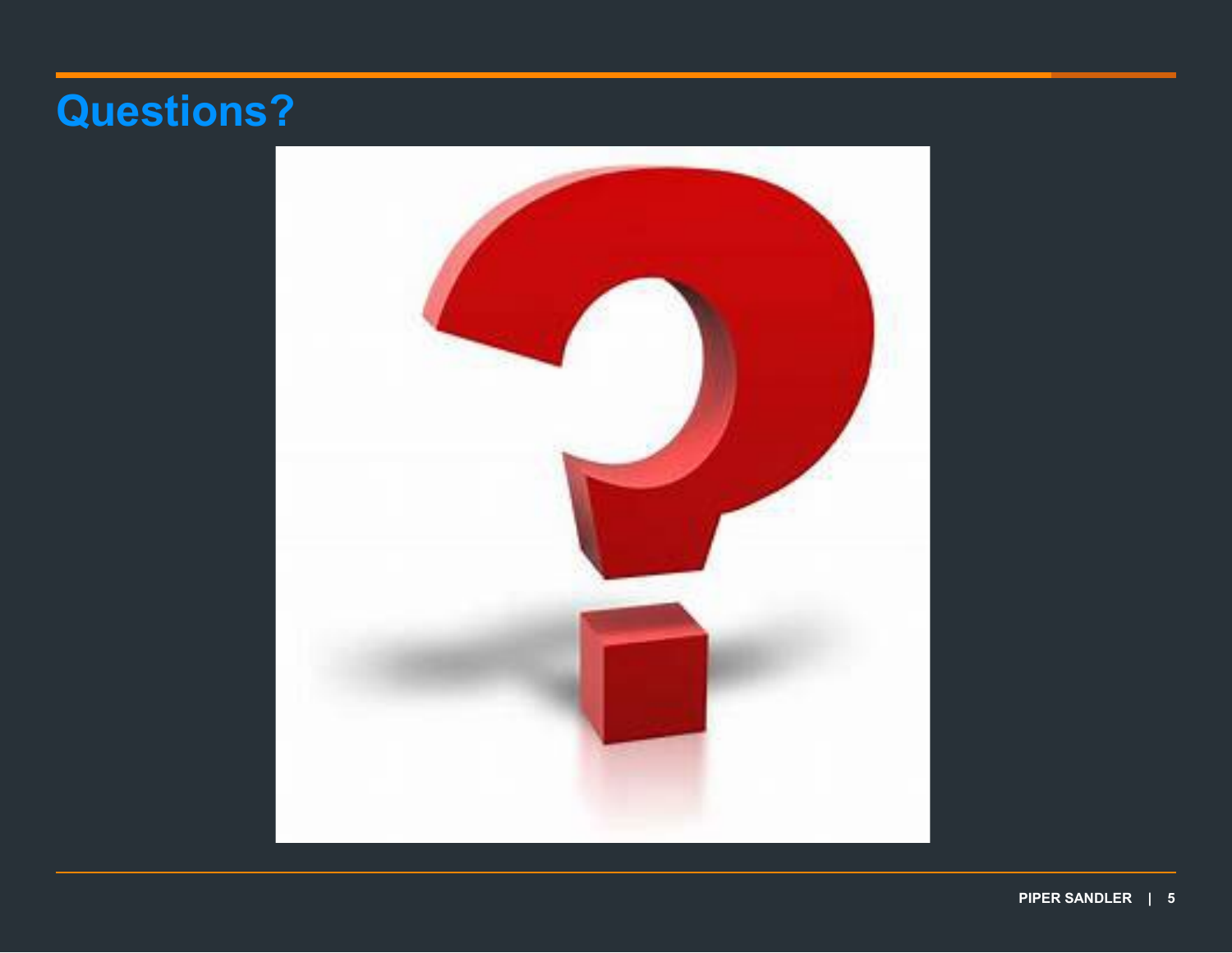## **PIPER SANDLER**

Realize the power of partnership.

### **John Peterson, Senior Vice President (503) 275-2865 john.peterson@psc.com**

**Contact Information**